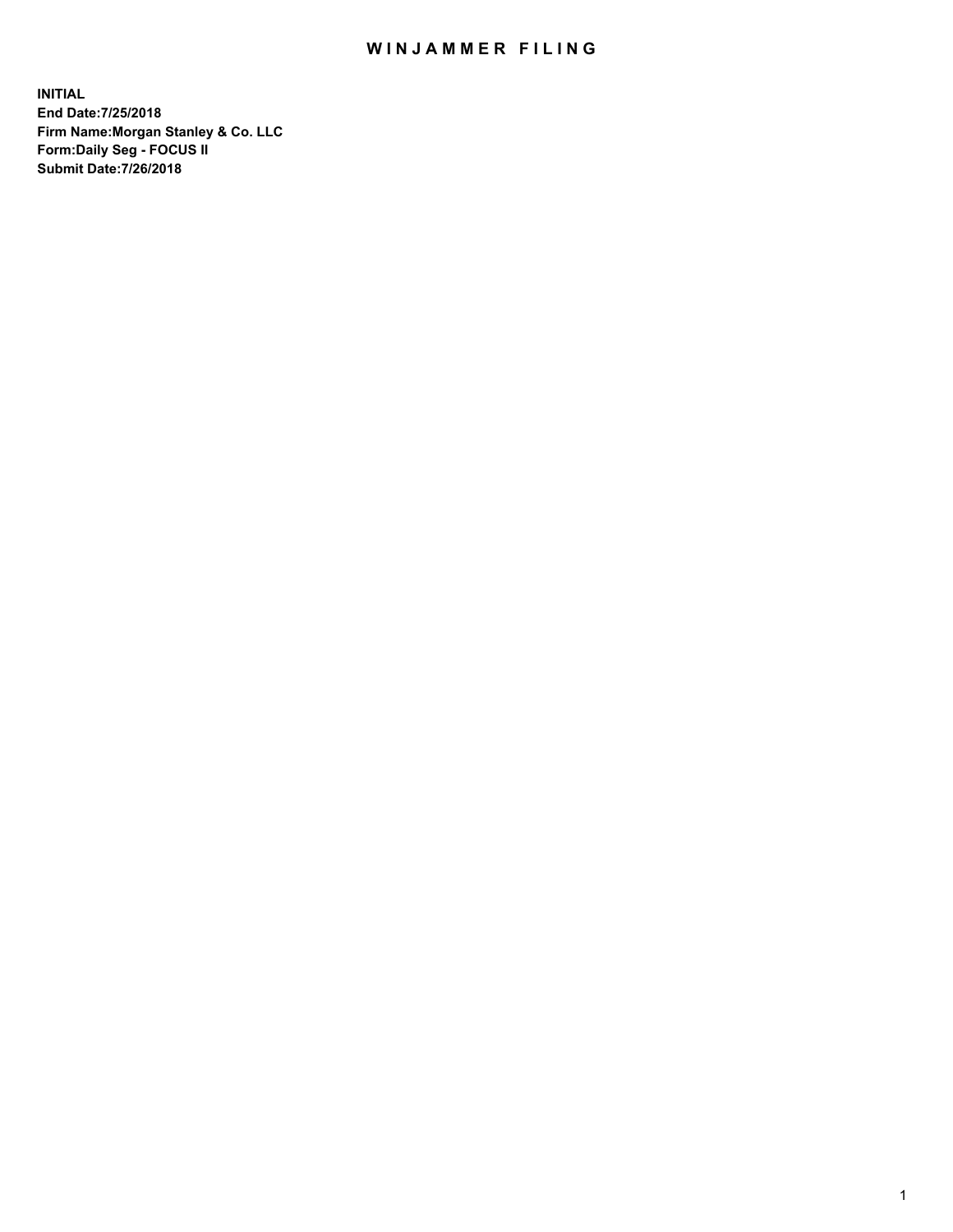**INITIAL End Date:7/25/2018 Firm Name:Morgan Stanley & Co. LLC Form:Daily Seg - FOCUS II Submit Date:7/26/2018 Daily Segregation - Cover Page**

| Name of Company                                                                                                        | Morgan Stanley & Co. LLC     |
|------------------------------------------------------------------------------------------------------------------------|------------------------------|
| <b>Contact Name</b>                                                                                                    | <b>Ikram Shah</b>            |
| <b>Contact Phone Number</b>                                                                                            | 212-276-0963                 |
| <b>Contact Email Address</b>                                                                                           | Ikram.shah@morganstanley.com |
| FCM's Customer Segregated Funds Residual Interest Target (choose one):                                                 |                              |
| a. Minimum dollar amount: ; or                                                                                         | 280,000,000                  |
| b. Minimum percentage of customer segregated funds required:% ; or                                                     | <u>0</u>                     |
| c. Dollar amount range between: and; or<br>d. Percentage range of customer segregated funds required between: % and %. | <u>0 0</u><br>0 Q            |
| FCM's Customer Secured Amount Funds Residual Interest Target (choose one):                                             |                              |
| a. Minimum dollar amount: ; or                                                                                         | 140,000,000                  |
| b. Minimum percentage of customer secured funds required:%; or                                                         | <u>0</u>                     |
| c. Dollar amount range between: and; or                                                                                | 0 <sub>0</sub>               |
| d. Percentage range of customer secured funds required between:% and%.                                                 | 0 <sub>0</sub>               |
| FCM's Cleared Swaps Customer Collateral Residual Interest Target (choose one):                                         |                              |
| a. Minimum dollar amount: ; or                                                                                         | 92,000,000                   |
| b. Minimum percentage of cleared swaps customer collateral required:% ; or                                             | <u>0</u>                     |
| c. Dollar amount range between: and; or                                                                                | 0 Q                          |
| d. Percentage range of cleared swaps customer collateral required between:% and%.                                      | 00                           |

Attach supporting documents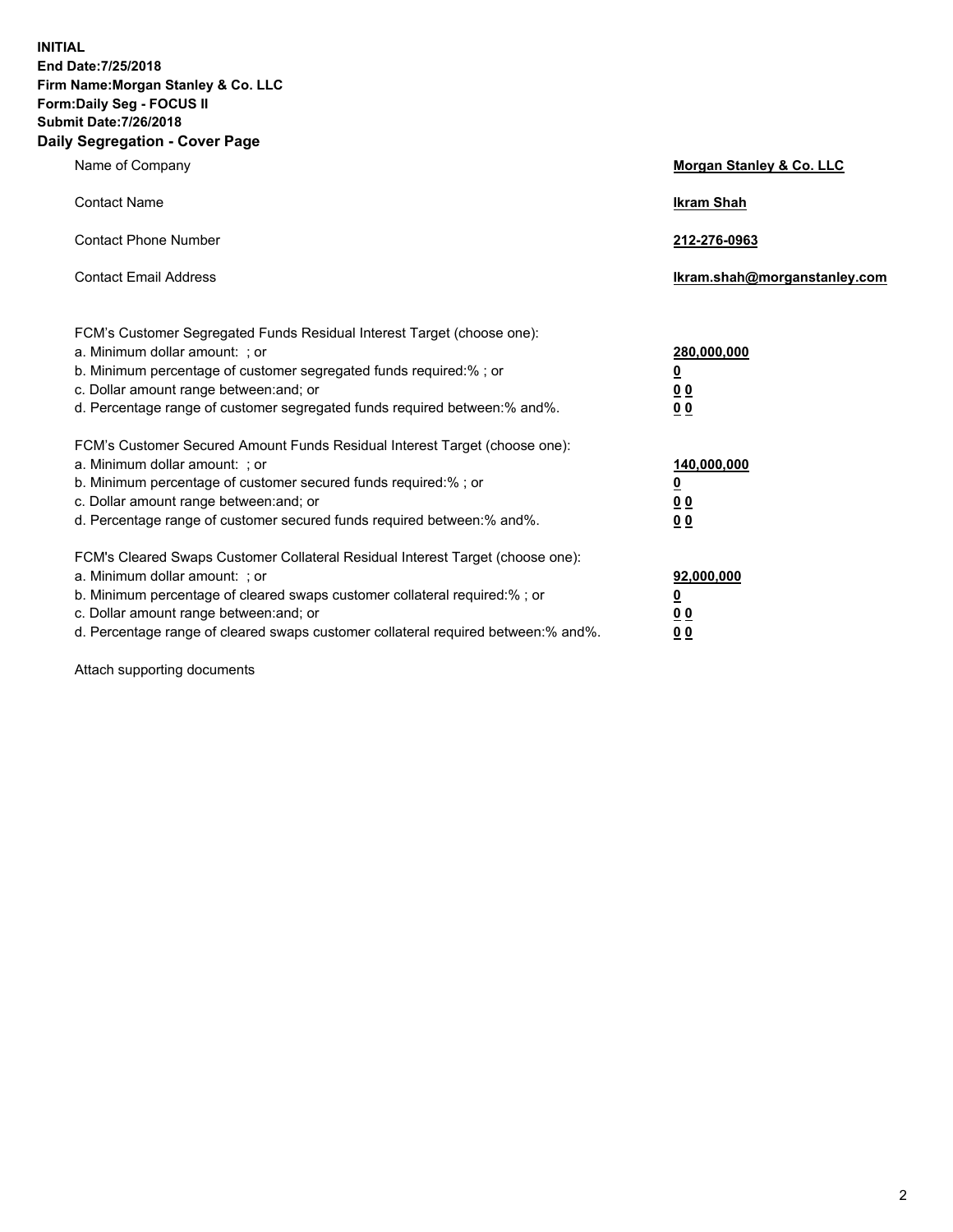## **INITIAL End Date:7/25/2018 Firm Name:Morgan Stanley & Co. LLC Form:Daily Seg - FOCUS II Submit Date:7/26/2018 Daily Segregation - Secured Amounts** Foreign Futures and Foreign Options Secured Amounts Amount required to be set aside pursuant to law, rule or regulation of a foreign government or a rule of a self-regulatory organization authorized thereunder 1. Net ledger balance - Foreign Futures and Foreign Option Trading - All Customers A. Cash **3,268,389,910** [7315] B. Securities (at market) **2,205,941,744** [7317] 2. Net unrealized profit (loss) in open futures contracts traded on a foreign board of trade **-415,391,214** [7325] 3. Exchange traded options a. Market value of open option contracts purchased on a foreign board of trade **35,644,676** [7335] b. Market value of open contracts granted (sold) on a foreign board of trade **-26,602,922** [7337] 4. Net equity (deficit) (add lines 1. 2. and 3.) **5,067,982,194** [7345] 5. Account liquidating to a deficit and account with a debit balances - gross amount **225,595,923** [7351] Less: amount offset by customer owned securities **-224,530,048** [7352] **1,065,875** 6. Amount required to be set aside as the secured amount - Net Liquidating Equity Method (add lines 4 and 5) 7. Greater of amount required to be set aside pursuant to foreign jurisdiction (above) or line 6. FUNDS DEPOSITED IN SEPARATE REGULATION 30.7 ACCOUNTS 1. Cash in banks A. Banks located in the United States **530,973,947** [7500] B. Other banks qualified under Regulation 30.7 **595,410,020** [7520] **1,126,383,967** 2. Securities A. In safekeeping with banks located in the United States **168,112,620** [7540] B. In safekeeping with other banks qualified under Regulation 30.7 **0** [7560] **168,112,620** [7570] 3. Equities with registered futures commission merchants A. Cash **6,323,026** [7580] B. Securities **0** [7590] C. Unrealized gain (loss) on open futures contracts **589,139** [7600] D. Value of long option contracts **0** [7610] E. Value of short option contracts **0** [7615] **6,912,165** [7620] 4. Amounts held by clearing organizations of foreign boards of trade A. Cash **0** [7640] B. Securities **0** [7650] C. Amount due to (from) clearing organization - daily variation **0** [7660] D. Value of long option contracts **0** [7670] E. Value of short option contracts **0** [7675] **0** [7680]

- 5. Amounts held by members of foreign boards of trade
	-
	-
	- C. Unrealized gain (loss) on open futures contracts **-415,980,353** [7720]
	- D. Value of long option contracts **35,644,676** [7730]
	- E. Value of short option contracts **-26,602,922** [7735] **3,958,265,033**
- 6. Amounts with other depositories designated by a foreign board of trade **0** [7760]
- 7. Segregated funds on hand **0** [7765]
- 8. Total funds in separate section 30.7 accounts **5,259,673,785** [7770]
- 9. Excess (deficiency) Set Aside for Secured Amount (subtract line 7 Secured Statement Page 1 from Line 8)
- 10. Management Target Amount for Excess funds in separate section 30.7 accounts **140,000,000** [7780]
- 11. Excess (deficiency) funds in separate 30.7 accounts over (under) Management Target **50,625,716** [7785]

**0** [7305]

[7354] **5,069,048,069** [7355]

**5,069,048,069** [7360]

[7530]

 A. Cash **2,327,374,508** [7700] B. Securities **2,037,829,124** [7710] [7740] **190,625,716** [7380]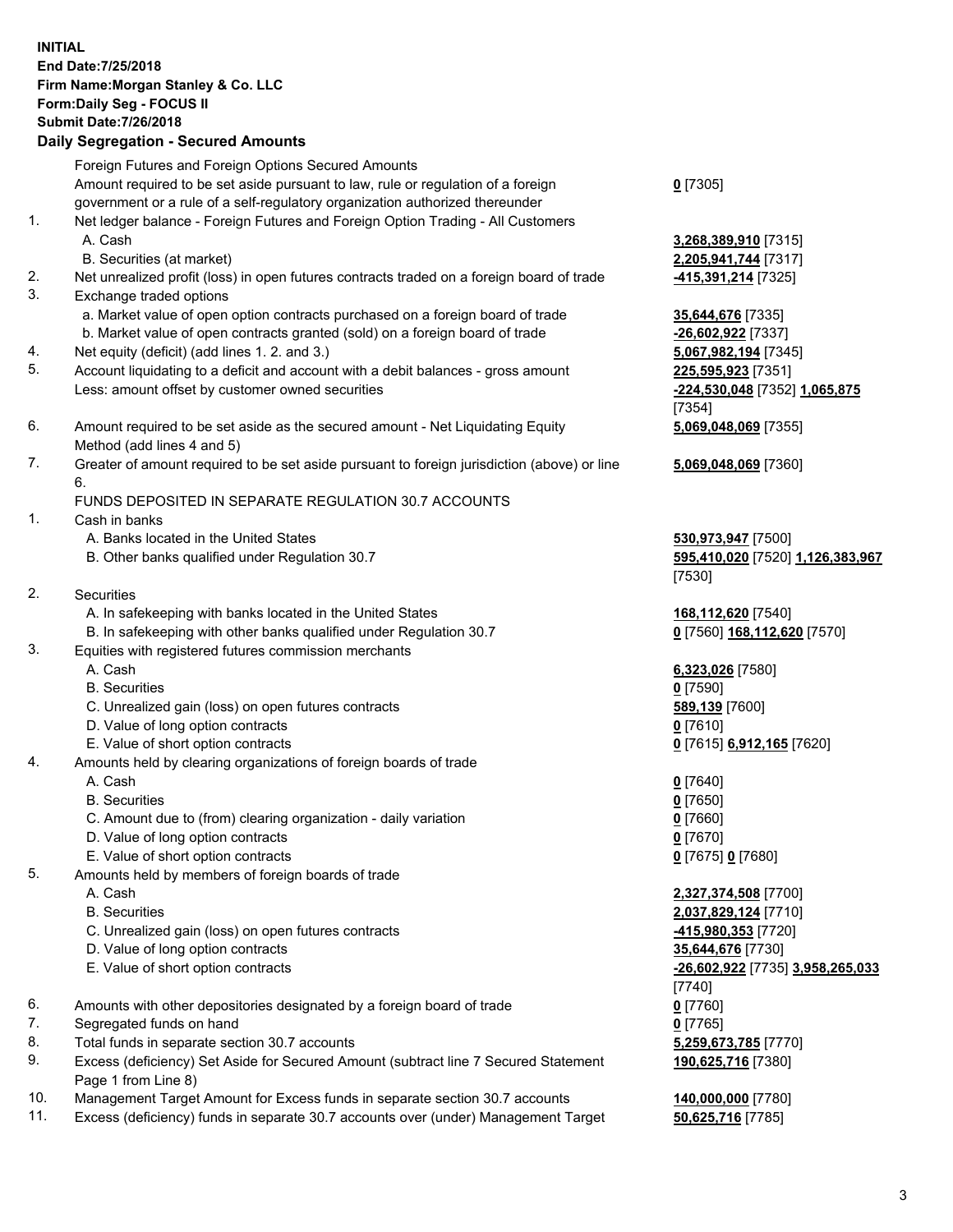**INITIAL End Date:7/25/2018 Firm Name:Morgan Stanley & Co. LLC Form:Daily Seg - FOCUS II Submit Date:7/26/2018 Daily Segregation - Segregation Statement** SEGREGATION REQUIREMENTS(Section 4d(2) of the CEAct) 1. Net ledger balance A. Cash **11,295,446,495** [7010] B. Securities (at market) **5,822,160,270** [7020] 2. Net unrealized profit (loss) in open futures contracts traded on a contract market **561,955,133** [7030] 3. Exchange traded options A. Add market value of open option contracts purchased on a contract market **409,651,615** [7032] B. Deduct market value of open option contracts granted (sold) on a contract market **-531,518,966** [7033] 4. Net equity (deficit) (add lines 1, 2 and 3) **17,557,694,547** [7040] 5. Accounts liquidating to a deficit and accounts with debit balances - gross amount **230,020,126** [7045] Less: amount offset by customer securities **-229,769,244** [7047] **250,882** [7050] 6. Amount required to be segregated (add lines 4 and 5) **17,557,945,429** [7060] FUNDS IN SEGREGATED ACCOUNTS 7. Deposited in segregated funds bank accounts A. Cash **5,288,702,666** [7070] B. Securities representing investments of customers' funds (at market) **0** [7080] C. Securities held for particular customers or option customers in lieu of cash (at market) **652,491,634** [7090] 8. Margins on deposit with derivatives clearing organizations of contract markets A. Cash **6,630,668,956** [7100] B. Securities representing investments of customers' funds (at market) **0** [7110] C. Securities held for particular customers or option customers in lieu of cash (at market) **5,169,668,636** [7120] 9. Net settlement from (to) derivatives clearing organizations of contract markets **260,847,187** [7130] 10. Exchange traded options A. Value of open long option contracts **409,651,615** [7132] B. Value of open short option contracts **-531,518,966** [7133] 11. Net equities with other FCMs A. Net liquidating equity **9,915,784** [7140] B. Securities representing investments of customers' funds (at market) **0** [7160] C. Securities held for particular customers or option customers in lieu of cash (at market) **0** [7170] 12. Segregated funds on hand **0** [7150] 13. Total amount in segregation (add lines 7 through 12) **17,890,427,512** [7180] 14. Excess (deficiency) funds in segregation (subtract line 6 from line 13) **332,482,083** [7190] 15. Management Target Amount for Excess funds in segregation **280,000,000** [7194] 16. Excess (deficiency) funds in segregation over (under) Management Target Amount **52,482,083** [7198]

Excess